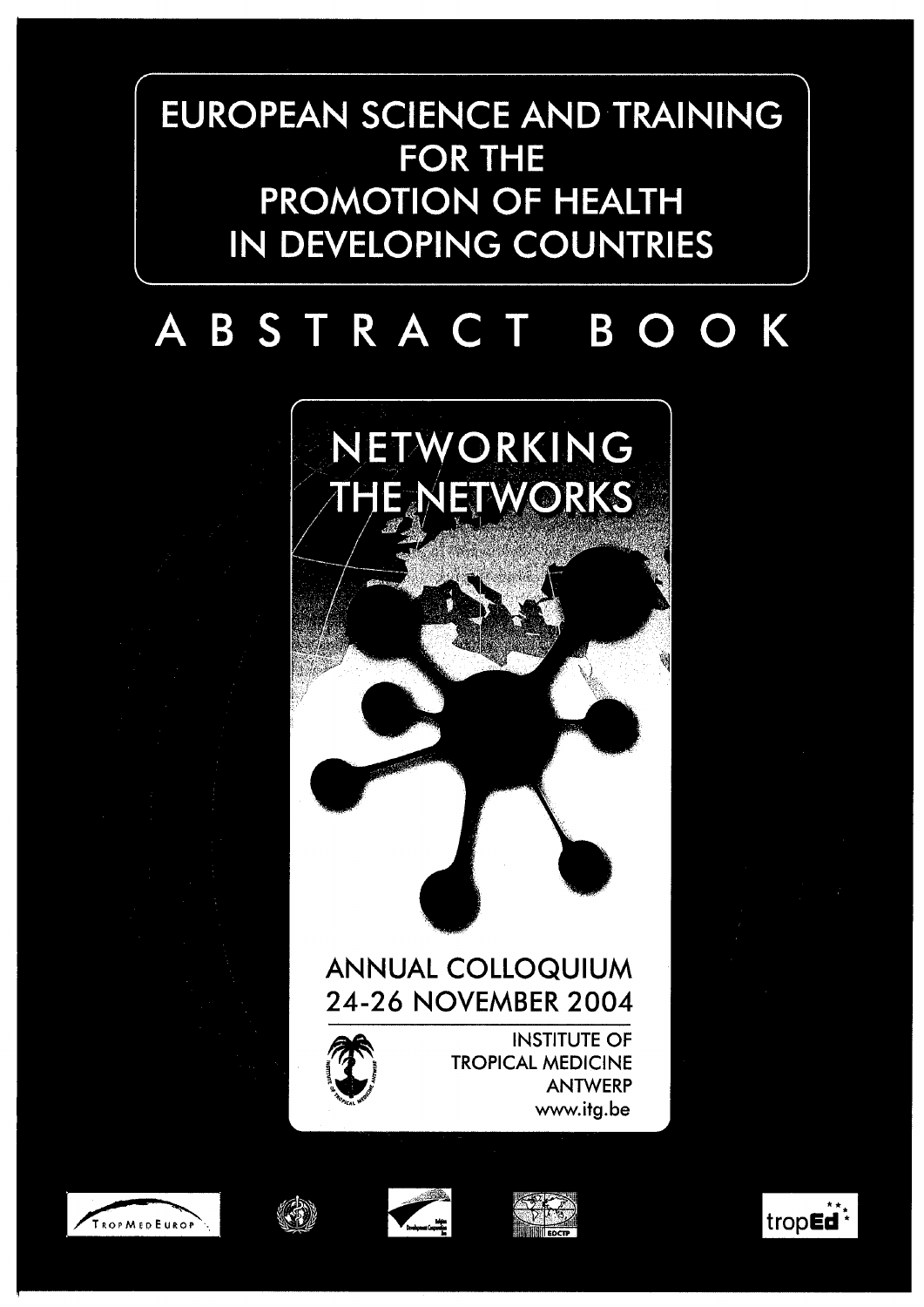#### **TROPMEDEUROP**

*B. Gryseels, Director, Institute of Tropical Medicine, Antwerp, Belgium – bgryseels@itg.be* 

#### **Background**

Worldwide inequity in health and health care, caused by poverty, infectious diseases and lack of access to adequate health services, and dramatically aggravated by the AIDS-epidemic, is one of the greatest social, economic and political challenges of the 21st century. A thousand statistics can be summarised by the estimated daily loss of 35.000 young lives due to curable or preventable communicable diseases in the developing world. This humanitarian drama is also at the basis of worldwide social, economic and political problems such as uncontrolled migration, societal instability and the deterioration of grow markets, and is therefore also a major threat to the "Global Village", and Europe in particular. The improvement of the impact and efficiency of existing interventions, as well as the development and introduction of new tools and strategies, require intensified, well-co-ordinated research efforts and comprehensive expertise. Both the disease systems (biological, clinical, epidemiological, applied technology) and the health system (access, quality, efficiency and sustainability) must be addressed in a comprehensive strategic approach.

#### **The role of Europe**

In the industrialised world, Europe can provide unparalleled capacity, commitment and leadership. Combined, the European member states have by far the greatest capacity in the world for research and control of poverty-related, communicable and tropical diseases, and health development in general. However, due to historical and political reasons, much of the work in the past was done in a strictly national framework. Apart from the obvious under-exploitation of scientific synergy and efficiency, this fragmentation has also caused lack of co-ordination, and even counterproductive competition, in their collaboration with the developing countries and in the international arena. Moreover, due to the decline of the colonial and post-colonial interests, many states have reduced their investments in international health research, whereas in fact the needs have never been greater, be it in a very different framework. Consequently, Europe's position is not yet as strong as it could and should be in the field of international health research and development. In addition, the developing countries and international agencies are expecting a strong input from Europe, which has indeed its own exemplary social health care systems to show.

Over the past decade, national and EU-programmes have allowed to create small networks within Europe and with the South, and to considerably strengthen capacity in the developing countries. However, these networks were project-based, limited in time, scope, resources and collaborative power. Nevertheless, they have clearly shown the enormous potential, need and demand for a broader, more structured and longterm co-ordinated international health research, within Europe and with the South. The sixth Framework Programme provides new perspectives and instruments to shape a true European research space in international health, in particular regarding major poverty-related and communicable diseases; to unite forces to face the research needs of the health crisis in the South; to consolidate and strengthen the European profile and its leading role in this global challenge.

#### **The role of TropMedEurop**

TropMedEurop (TME) is the European Association of Institutes and Schools of Tropical Medicine and International Health. Over the past years, TME has evolved from a personal network of directors of "classical" Schools of Tropical Medicine to an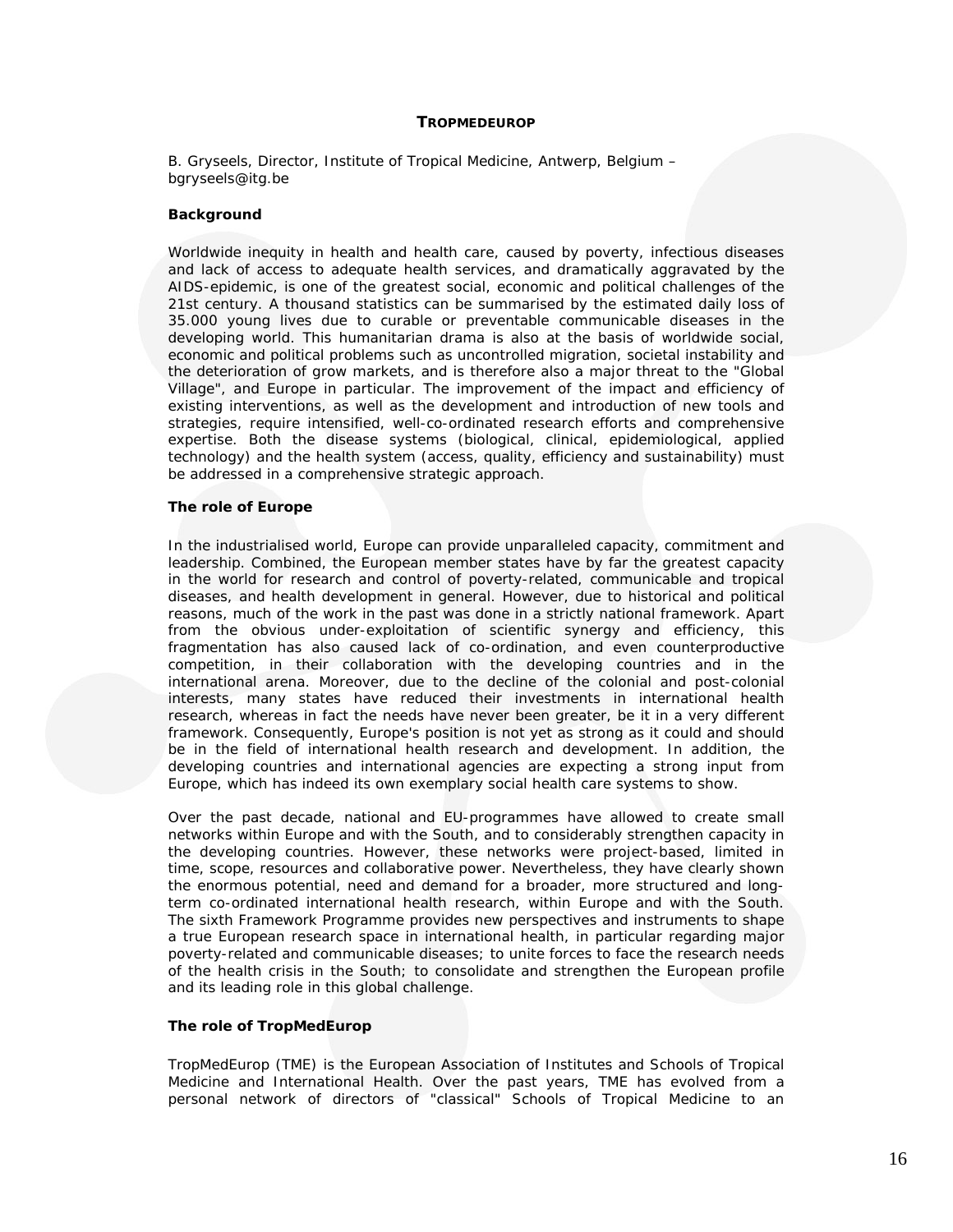association uniting most European scientific institutes working on international health and tropical diseases. Main, independent offsprings are TropEd (European Master programme in International Health) and TropNet (surveillance of import diseases), which are described elsewehere. In the fields of research, capcity strengthening and international health policies TME still has to develop to its full potential. European and other international programmes have led to the creation of project-based and thematic networks, without an over-arching institutional coordination policy however. Thus, the networks are fragmented and limited in scope and time. On the other hand, they show the vast potential of a structured "European Research Area" for global health development, and for a coordinated collaboration with the developing countries. Capitalising on its scientific excellence, collaborative partnerships and societal values, Europe can and must indeed play a major role in global health development.

TropMedEurop intends to contribute to this ERA by coordinating the strategies, activities and standards of its members. It will, moreover, broaden this ERA to a European "Scientific Area" which includes also training and capacity strenghtening and world-wide collaboration. It will build on the individual and common expertise of its members, which include virtually all players in this field in the EU, and on their collaborative networks within Europe and with third parties, particularly those in the South. It will also capitalise on the unique profile of Europe in this field, historically grown through its own social and political evolution, its relations with the South, its cultural diversity and its scientific excellence. This ERA should also strengthen the role and voice of Europe in global efforts to combat AIDS, malaria, TBC and other povertyrelated and communicable diseases, to improve universal access to sustainable quality health care, and to ensure that globalisation contributes effectively to poverty reduction and equity. It should allow the partners in the developing countries to better coordinate and lead their collaboration with European researchers, institutes and countries.

#### **Plan of action**

The strategy to build up TropMedEurope's contribution to this European Scientific Area will be bottom-up, low-cost, gradual, voluntary and complementary to institutional, national, European and joint programmes and networks. In a first phase, the network will mainly focus on co-ordination and integration. However, once its co-coordinative capacity is strengthened, the consortium could also initiate and run network projects, and/or manage research programmes on behalf of the EU or other agencies.

- 1. Strengthening the legal, operational and scientific profile of TropMedEurop, and reinforce its co-ordinating capacity within Europe and with the southern networks.
- 2. Exchanging and enhancing access to information (common databases and websites), expertise (mutual and joint consultation and institutional peer-review), programmes and networks, staff (exchanges of junior and senior scientists), joint scientific training programmes (e.g. European post-graduate accreditation and joint PhD projects), clinical services (expertise, diagnostics, surveillance).
- 3. Promoting, supporting, bridging and, where useful, initiating relevant thematic networks, integrated projects and other national and transnational programmes on poverty-related and communicable diseases, including joint EU-programmes such as the European-Developing Countries Clinical Trial Partnership (EDCTP).
- 4. Bridging and integrating biomedical, clinical, epidemiological and intervention research in order to improve relevance, quality, efficiency and applicability.
- 5. Co-ordinated support to, and dialogue with national, European and global authorities and programmes, and joint advocacy in the international health fora.
- 6. Initiate and manage European research and capacity building programmes.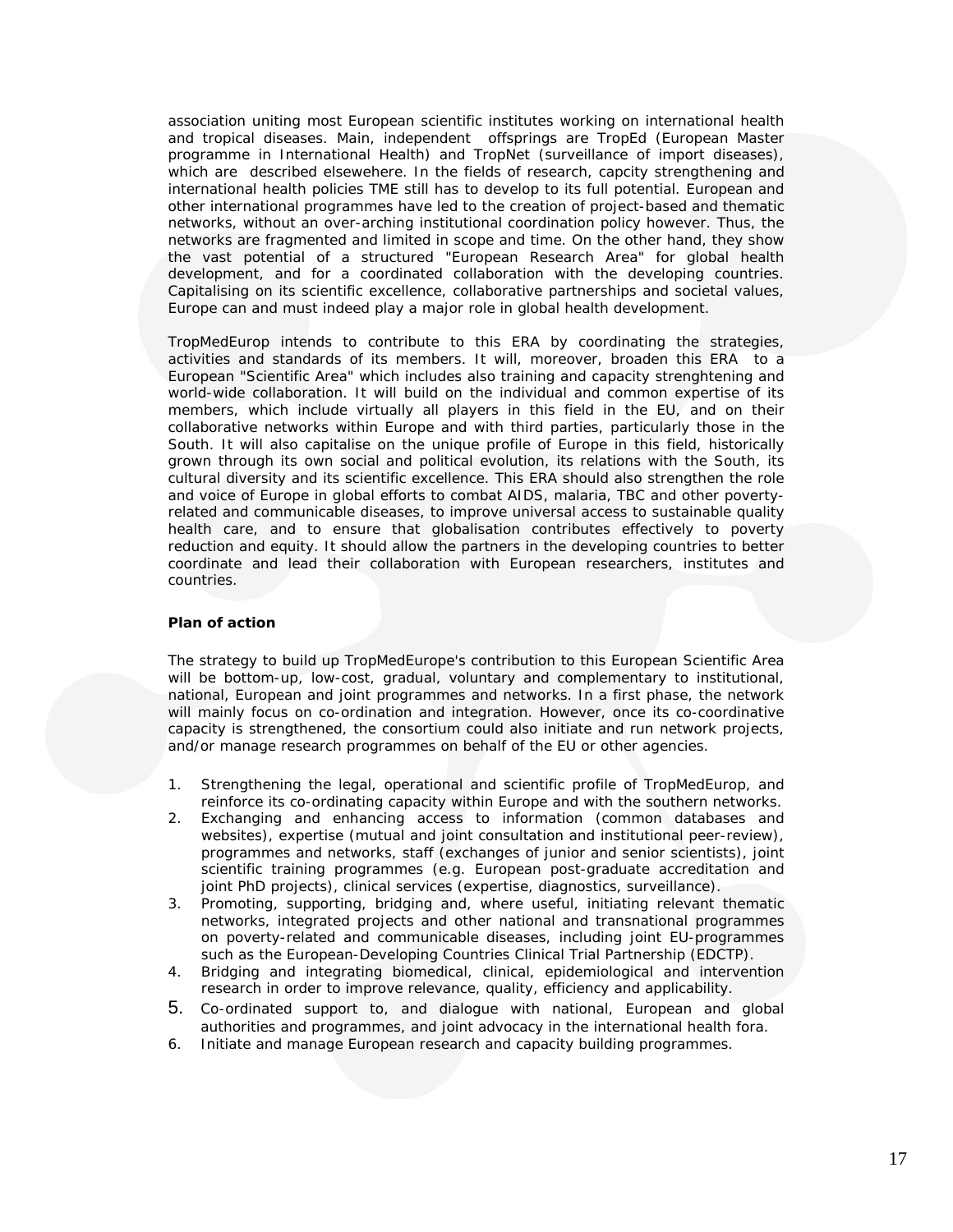### **Expected outcome**

| <b>Expected Results</b>                                                                                                               | <b>Potential Users</b>                                                                                                                                            |
|---------------------------------------------------------------------------------------------------------------------------------------|-------------------------------------------------------------------------------------------------------------------------------------------------------------------|
| Co-ordination<br>in<br>of<br>European<br>research<br>international health                                                             | Institutes, networks and researchers; EU,<br>national and joint<br>training<br>programmes;<br>programmes; tropical and emerging disease<br>surveillance in Europe |
| Better knowledge of pathogens<br>and host<br><i>interactions</i>                                                                      | Scientific and medical communities; industry;<br>patients                                                                                                         |
| Improved tools and strategies<br>for case<br>management, prevention and<br>control<br>of<br>poverty-related and communicable diseases | Health ministries; international agencies; health<br>and systems;<br>services<br>patients<br>and<br>populations; industry; world community                        |
| Strong leadership of Europe in international<br>health and global disease control                                                     | European and national political and scientific<br>authorities; international agencies; southern<br>partner countries; target populations                          |

#### **Contribution to economic development in Europe and its partner countries**

One of the main problems in the fight against poverty-related diseases is the lack of incentives to invest in product development and marketing. The deficiencies are situated not only downstream (lack of health services as a market, global market mechanisms), but also mid-stream (lack of capacity for clinical trials and intervention research) and upstream (insufficient critical mass in academia for basic research and industry partnerships). Yet, given the enormous number of patients, also in strong growth markets, and the rapidly increasing international support, a huge potential market could be exploited.

The mid-stream gap has already been identified and will be responded to by the European / Development Countries Clinical Trial Partnership (EDCTP), in the development of which many consortium members actively participate. TropMedEurop will stimulate and co-ordinate their further contributions to planning and implementation, and stimulate participation and co-ownership by its southern partners.

TropMedEurop can contribute considerably to filling the economic downstream gap. Through its intervention and health systems research, it can identify technical, socioeconomic and institutional obstacles and solutions to the introduction and marketing of new or improved products (diagnostics, drugs, vaccines, commodities). It will call on the industry and development agencies to complement these efforts with their own expertise and resources.

TropMedEurop could also help filling the upstream gap, by pooling critical mass and resources, and possibly by acting as a joint forum and/or support secretariat (e.g. for legal and patent issues) to deal with the industry e.g. in private-public partnerships for basic research and technology development.

#### **Current members and their expertise**

TropMedEurop unites, since several decades, virtually all European schools and institutes involved in research, training and services in the fields of tropical medicine and international health development. Besides the EU member states, Switzerland, Norway and most states of Eastern Europe are represented in TropMedEurop. Most members have extensive collaborative networks in the South and participate actively, usually in collaboration with several members and southern institutions, in health, research and development programmes of the EU.